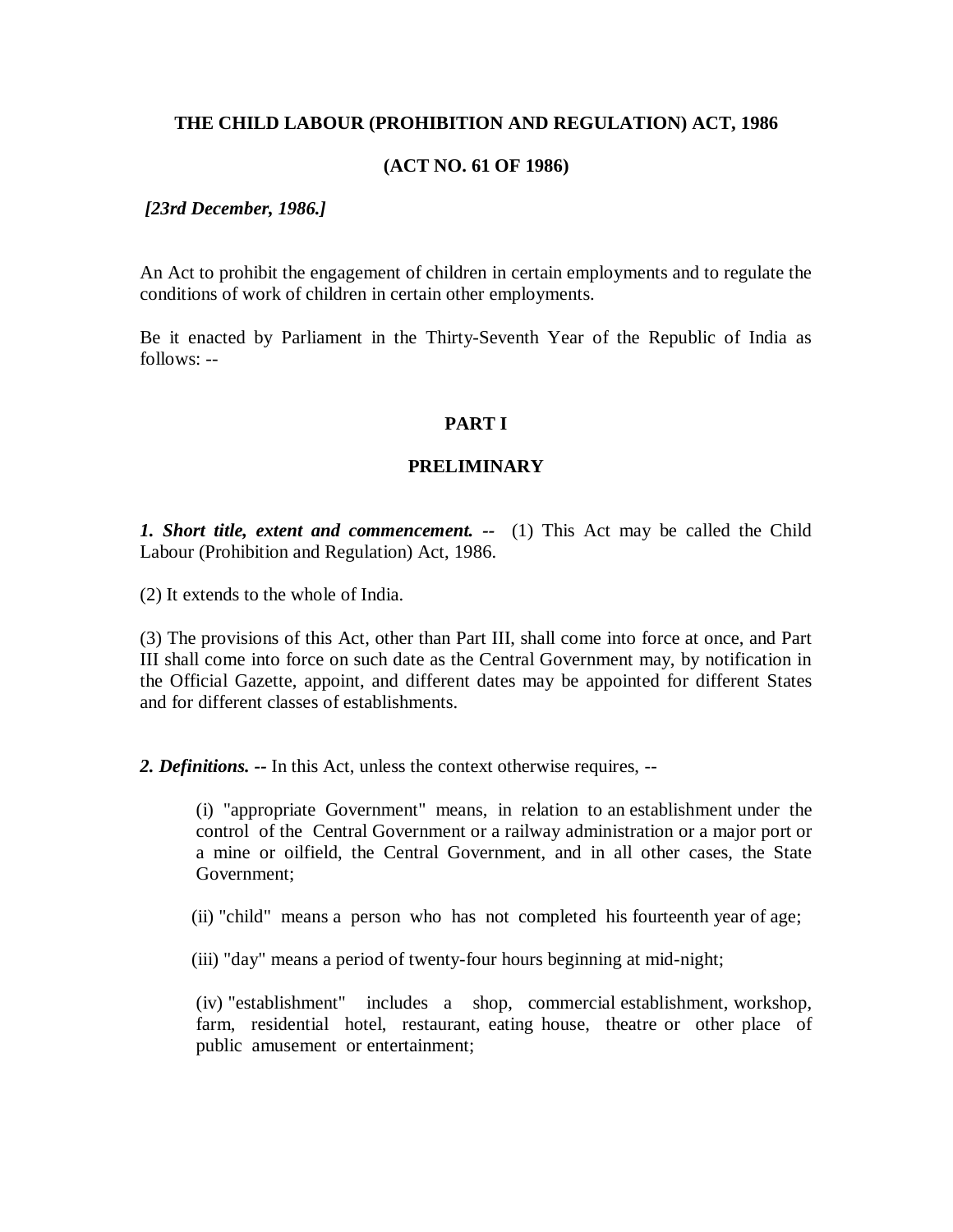(v) "family", in relation to an occupier, means the individual, the wife or husband, as the case may be, of such individual, and their children, brother or sister of such individual;

(vi) "occupier", in relation to an establishment or a workshop, means the person who has the ultimate control over the affairs of the establishment or workshop;

(vii) "port authority" means any authority administering a port;

(viii) "prescribed" means prescribed by rules made under section 18;

(ix) "week" means a period of seven days beginning at midnight on Saturday night or such other night as may be approved in writing for a particular area by the Inspector;

(x) "workshop" means any premises (including the precincts thereof) wherein any industrial process is carried on, but does not include any premises to which the provisions of section 67 of the Factories Act, 1948 (63 of 1948), for the time being, apply.

# **PART II**

# **PROHIBITION OF EMPLOYMENT OF CHILDREN IN CERTAIN OCCUPATIONS AND PROCESSES**

*3. Prohibition of employment of children in certain occupations and processes.--* No child shall be employed or permitted to work in any of the occupations set forth in Part A of the Schedule or in any workshop wherein any of the processes set forth in Part B of the Schedule is carried on:

Provided that nothing in this section shall apply to any workshop wherein any process is carried on by the occupier with the aid of his family or to any school established by, or receiving assistance or recognition from, Government.

*4. Power to amend the Schedule.--* The Central Government, after giving by notification in the Official Gazette, not less than three months notice of its intention so to do, may, by like notification, add any occupation or process to the Schedule and thereupon the Schedule shall be deemed to have been amended accordingly.

*5. Child Labour Technical Advisory Committee.--* (1) The Central Government may, by notification in the Official Gazette, constitute an advisory committee to be called the Child Labour Technical Advisory Committee (hereafter in this section referred to as the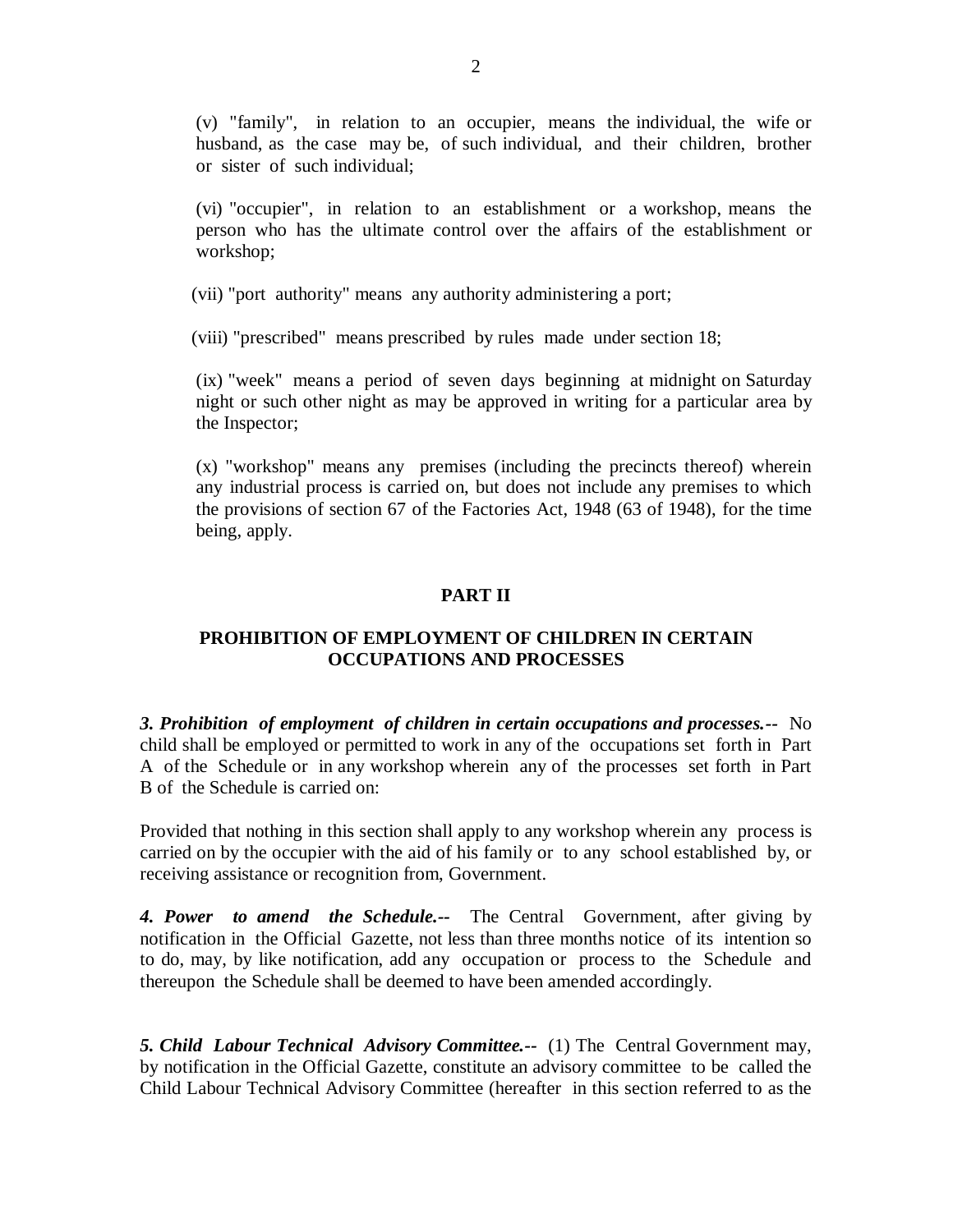Committee) to advise the Central Government for the purpose of addition of occupations and processes to the Schedule.

(2) The Committee shall consist of a Chairman and such other members not exceeding ten, as may be appointed by the Central Government.

(3) The Committee shall meet as often as it may consider necessary and shall have power to regulate its own procedure.

(4) The Committee may, if it deems it necessary so to do, constitute one or more sub-committees and may appoint to any such sub-committee, whether generally or for the consideration of any particular matter, any person who is not a member of the Committee.

(5) The term of office, of the manner of filling casual vacancies in the office of, and the allowances, if any, payable to, the Chairman and other members of the Committee, and the conditions and restrictions subject to which the Committee may appoint any person who is not a member of the Committee as a member of any of its subcommittees shall be such as may be prescribed.

# **PART III**

## **REGULATION OF CONDITIONS OF WORK OF CHILDREN**

*6. Application of Part.--* The provisions of this Part shall apply to an establishment or a class of establishments in which none of the occupations or processes referred to in section 3 is carried on.

*7. Hours and period of work. --* (1) No child shall be required or permitted to work in any establishment in excess of such number of hours as may be prescribed for such establishment or class of establishments.

(2) The period of work on each day shall be so fixed that no period shall exceed three hours and that no child shall work for more than three hours before he has had an interval for rest for at least one hour.

(3) The period of work of a child shall be so arranged that inclusive of his interval for rest, under sub-section (2), it shall not be spread over more than six hours, including the time spent in waiting for work on any day.

(4) No child shall be permitted or required to work between 7 p.m. and 8 a.m.

(5) No child shall be required or permitted to work overtime.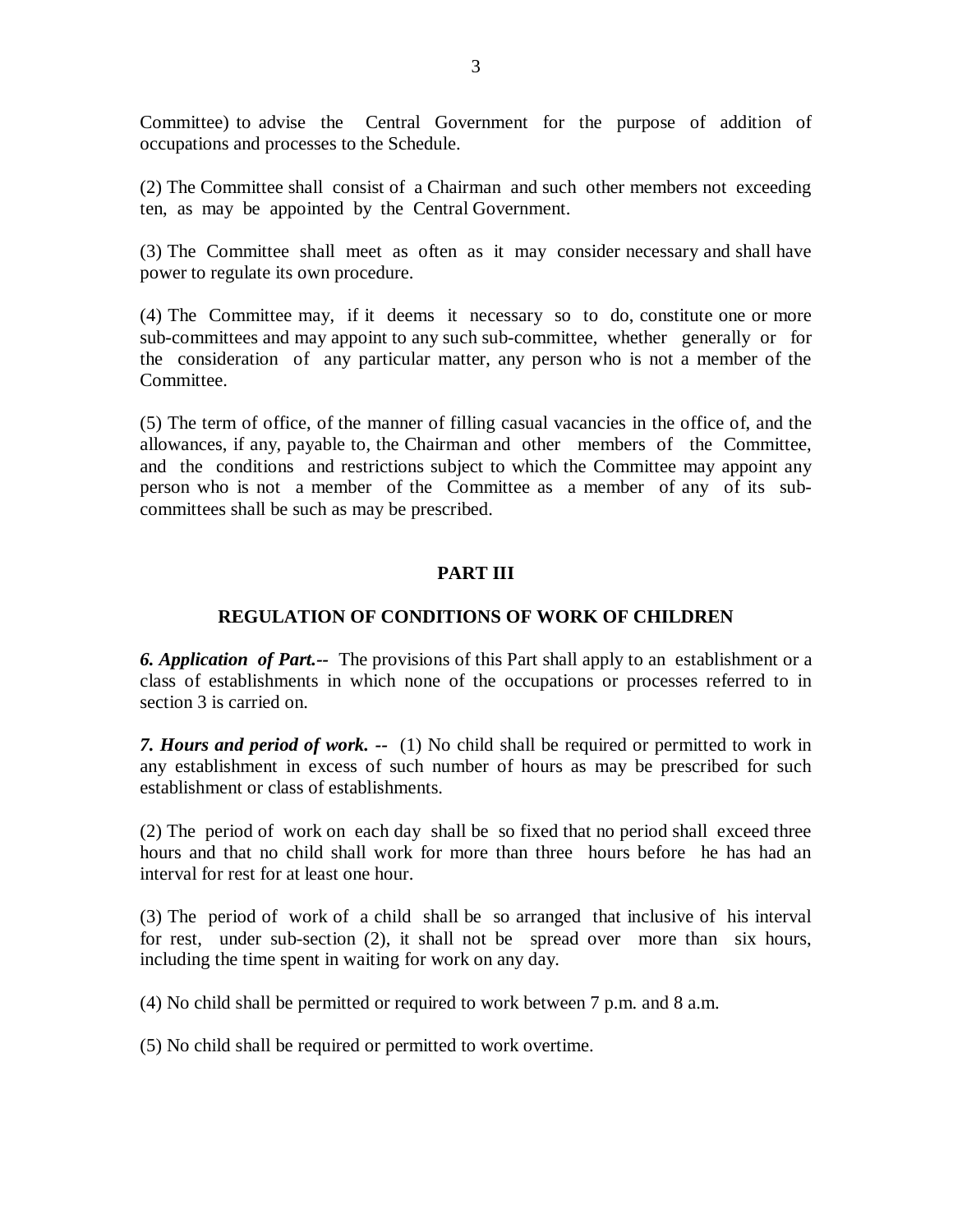(6) No child shall be required or permitted to work in any establishment on any day on which he has already been working in another establishment.

*8. Weekly holidays.--* Every child employed in an establishment shall be allowed in each week, a holiday of one whole day, which day shall be specified by the occupier in a notice permanently exhibited in a conspicuous place in the establishment and the day so specified shall not be altered by the occupier more than once in three months.

*9. Notice to Inspector.--* (1) Every occupier in relation to an establishment in which a child was employed or permitted to work immediately before the date of commencement of this Act in relation to such establishment shall, within a period of thirty days from such commencement, send to the Inspector within whose local limits the establishment is situated, a written notice containing the following particulars, namely:--

(a) the name and situation of the establishment;

(b) the name of the person in actual management of the establishment;

(c) the address to which communications relating to the establishment should be sent; and

(d) the nature of the occupation or process carried on in the establishment.

(2) Every occupier, in relation to an establishment, who employs, or permits to work, any child after the date of commencement of this Act in relation to such establishment, shall, within a period of thirty days from the date of such employment, send to the Inspector within whose local limits the establishment is situated, a written notice containing the particulars as are mentioned in sub-section (1).

*Explanation.*-- For the purposes of sub-sections (1) and (2), "date of commencement of this Act, in relation to an establishment" means the date of bringing into force of this Act in relation to such establishment.

(3) Nothing in sections 7, 8 and 9 shall apply to any establishment wherein any process is carried on by the occupier with the aid of his family or to any school established by, or receiving assistance or recognition from, Government.

*10. Disputes as to age.--* If any question arises between an Inspector and an occupier as to the age of any child who is employed or is permitted to work by him in an establishment, the question shall, in the absence of a certificate as to the age of such child granted by the prescribed medical authority, be referred by the Inspector for decision to the prescribed medical authority.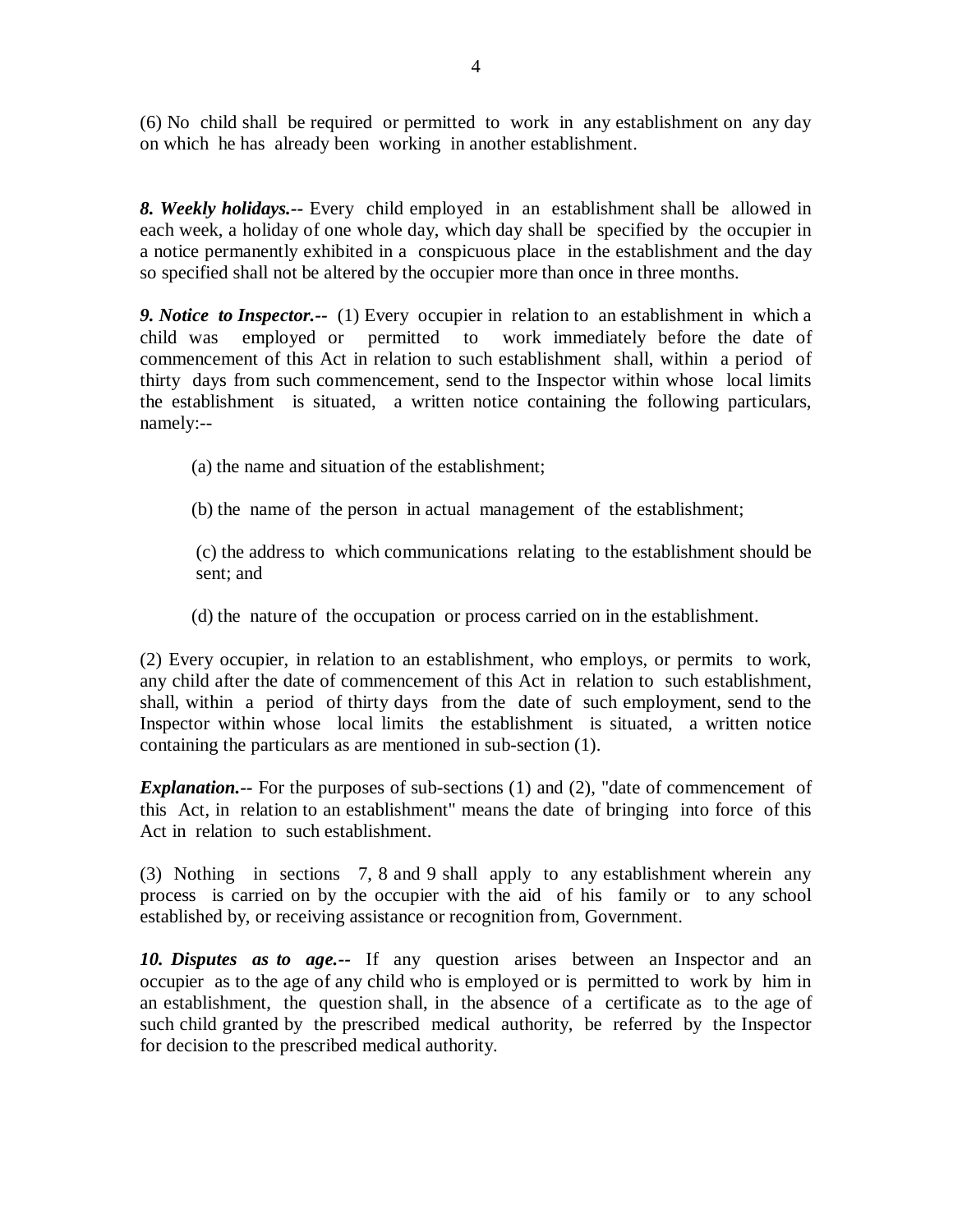*11. Maintenance of register.--* There shall be maintained by every occupier in respect of children employed or permitted to work in any establishment, a register to be available for inspection by an Inspector at all times during working hours or when work is being carried on in any such establishment, showing--

(a) the name and date of birth of every child so employed or permitted to work;

(b) hours and periods of work of any such child and the intervals of rest to which he is entitled;

- (c) the nature of work of any such child; and
- (d) such other particulars as may be prescribed.

*12. Display of notice containing abstract of sections 3 and 14.--* Every railway administration, every port authority and every occupier shall cause to be displayed in a conspicuous and accessible place at every station on its railway or within the limits of a port or at the place of work, as the case may be, a notice in the local language and in the English language containing an abstract of sections 3 and 14.

*13. Health and safety.--* (1) The appropriate Government may, by notification in the Official Gazette, make rules for the health and safety of the children employed or permitted to work in any establishment or class of establishments.

(2) Without prejudice to the generality of the foregoing provisions, the said rules may provide for all or any of the following matters, namely:--

- (a) cleanliness in the place of work and its freedom from nuisance;
- (b) disposal of wastes and effluents;
- (c) ventilation and temperature;
- (d) dust and fume;
- (e) artificial humidification;
- (f) lighting;
- (g) drinking water;
- (h) latrine and urinals;
- (i) spittoons;
- (j) fencing of machinery;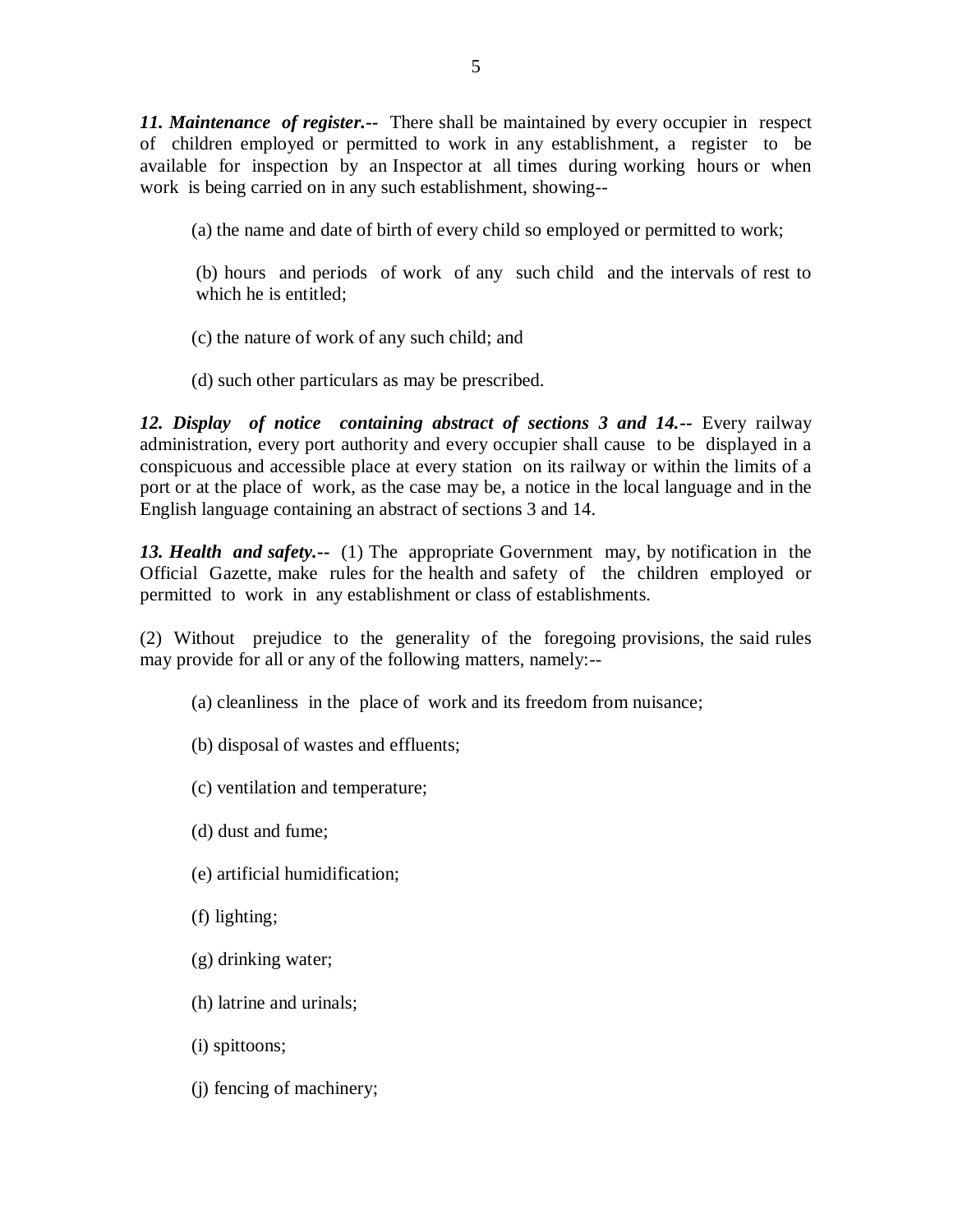(k) work at or near machinery in motion;

(l) employment of children on dangerous machines;

(m) instructions, training and supervision in relation to employment of children on dangerous machines;

(n) device for cutting off power;

(o) self-acting machines;

- (p) easing of new machinery;
- (q) floor, stairs and means of access;
- (r) pits, sumps, openings in floors, etc.;
- (s) excessive weights;
- (t) protection of eyes;
- (u) explosive or inflammable dust, gas, etc.;
- (v) precautions in case of fire;
- (w) maintenance of buildings; and
- (x) safety of buildings and machinery.

#### **PART IV**

#### **MISCELLANEOUS**

*14. Penalties.--* (1) Whoever employs any child or permits any child to work in contravention of the provisions of section 3 shall be punishable with imprisonment for a term which shall not be less than three months but which may extend to one year or with fine which shall not be less than ten thousand rupees but which may extend to twenty thousand rupees or with both.

(2) Whoever, having been convicted of an offence under section 3, commits a like offence afterwards, he shall be punishable with imprisonment for a term which shall not be less than six months but which may extend to two years.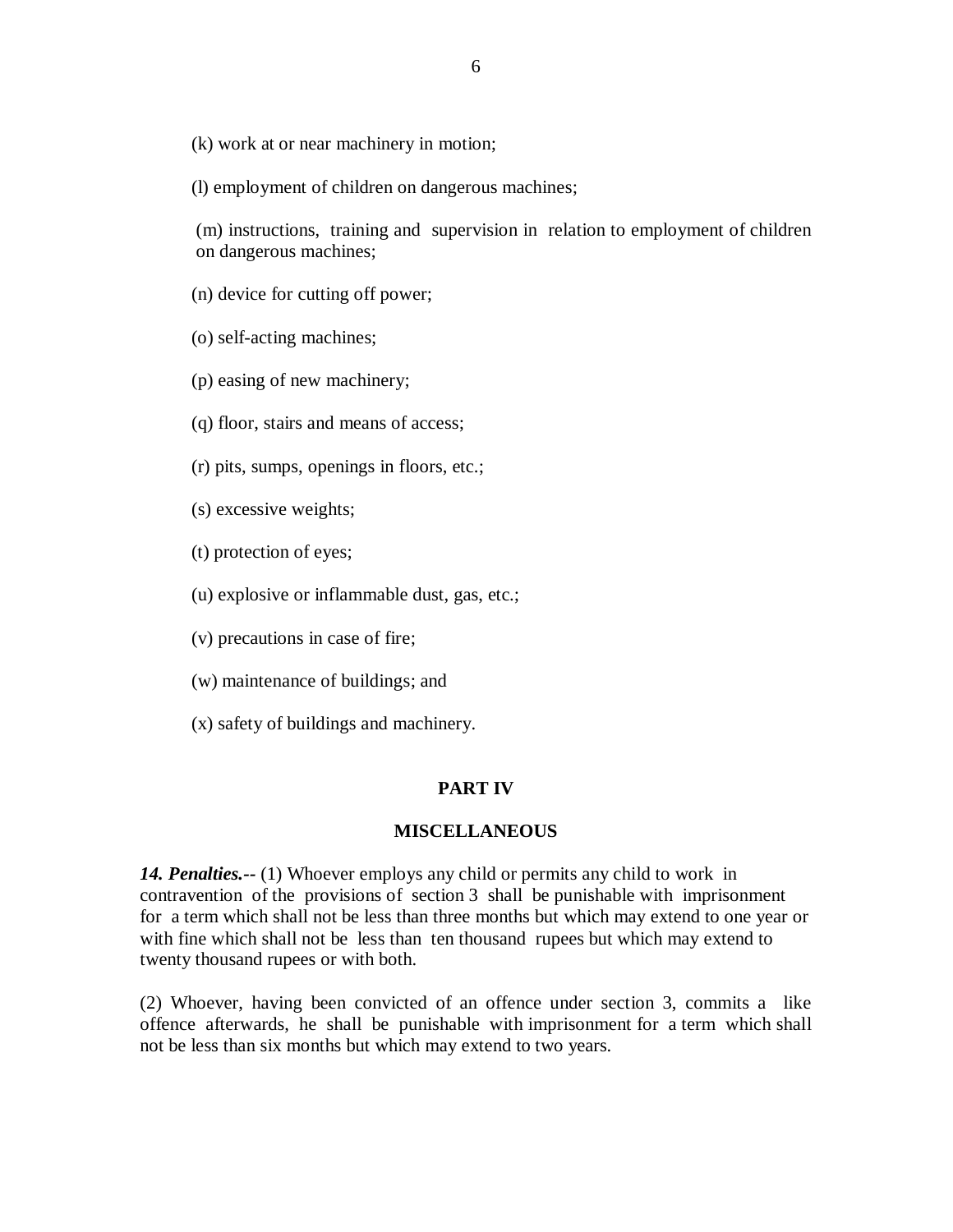(3) Whoever--

(a) fails to give notice as required by section 9; or

(b) fails to maintain a register as required by section 11 or makes any false entry in any such register; or

(c) fails to display a notice containing an abstract of section 3 and this section as required by section 12; or

(d) fails to comply with or contravenes any other provisions of this Act or the rules made thereunder.

shall be punishable with simple imprisonment, which may extend to one month or with fine , which may extend to ten thousand rupees or with both.

*15. Modified application of certain laws in relation to penalties.--* (1) Where any person is found guilty and convicted of contravention of any of the provisions mentioned in sub-section (2), he shall be liable to penalties as provided in sub-sections (1) and (2) of section 14 of this Act and not under the Acts in which those provisions are contained.

(2) The provisions referred to in sub-section (1) are the provisions mentioned below:--

(a) section 67 of the Factories Act, 1948 (63 of 1948);

(b) section 40 of the Mines Act, 1952 (35 of 1982);

- (c) section 109 of the Merchant Shipping Act, 1958 (44 of 1958); and
- (d) section 21 of the Motor Transport Workers Act, 1961 (27 of 1961).

*16. Procedure relating to offences. --* (1) Any person, police officer or Inspector may file a complaint of the commission of an offence under this Act in any court of competent jurisdiction.

(2) Every certificate as to the age of a child which has been granted by a prescribed medical authority shall, for the purposes of this Act, be conclusive evidence as to the age of the child to whom it relates.

(3) No court inferior to that of a Metropolitan Magistrate or a Magistrate of the first class shall try any offence under this Act.

*17. Appointment of Inspectors.--* The appropriate Government may appoint Inspectors for the purposes of securing compliance with the provisions of this Act and any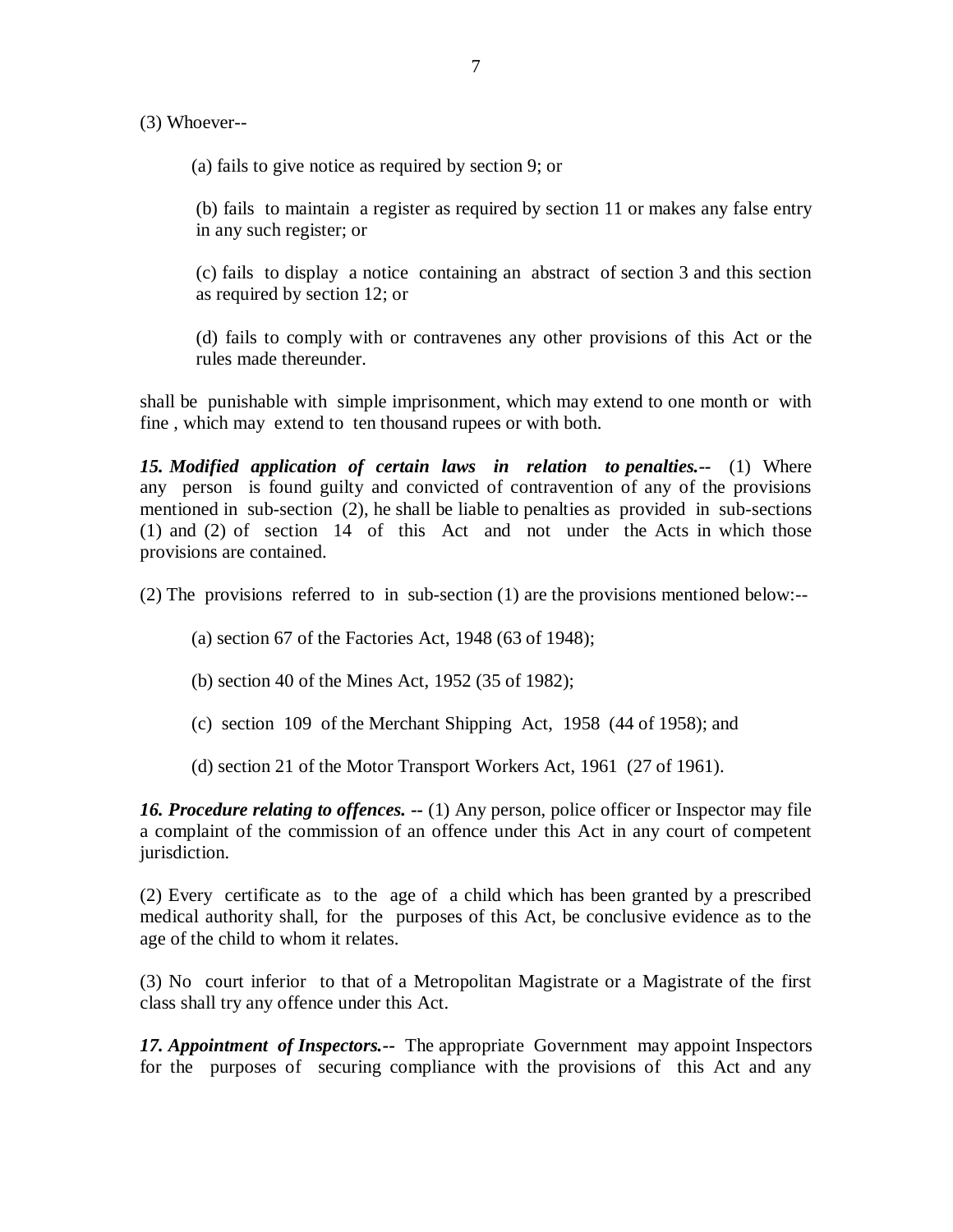Inspector so appointed shall be deemed to be a public servant within the meaning of the Indian Penal Code (45 of 1860).

*18. Power to make rules.--* (1) The appropriate Government may, by notification in the Official Gazette and subject to the condition of previous publication, make rules for carrying into effect the provisions of this Act.

(2) In particular and without prejudice to the generality of the foregoing power, such rules may provide for all or any of the following matters, namely:--

(a) the term of office of, the manner of filling casual vacancies of, and the allowances payable to the Chairman and members of the Child Labour Technical Advisory Committee and the conditions and restrictions subject to which a nonmember may be appointed to a sub-committee under sub-section  $(5)$  of section 5;

(b) number of hours for which a child may be required or permitted to work under sub-section (1) of section 7;

(c) grant of certificates of age in respect of young persons in employment or seeking employment, the medical authorities, which may issue such certificate, the form of such certificate, charges , which may be made thereunder, and the manner in which such certificate may be issued:

Provided that no charge shall be made for the issue of any such certificate if the application is accompanied by evidence of age deemed satisfactory by the authority concerned;

(d) the other particulars, which a register maintained under section 11, should contain.

*19. Rules and notifications to be laid before Parliament or State legislature.--* (1) Every rule made under this Act by the Central Government and every notification issued under section 4, shall be laid, as soon as may be after it is made or issued, before each House of Parliament, while it is in session for a total period of thirty days which may be comprised in one session or in two or more successive sessions, and if, before the expiry of the session immediately following the session or the successive sessions aforesaid, both Houses agree in making any modification in the rule or notification or both Houses agree that the rule or notification should not be made or issued, the rule or notification shall thereafter have effect only in such modified form or be of no effect, as the case may be; so, however, that any such modification or annulment shall be without prejudice to the validity of anything previously done under that rule or notification.

(2) Every rule made by a State Government under this Act shall be laid as soon as may be after it is made, before the legislature of that State.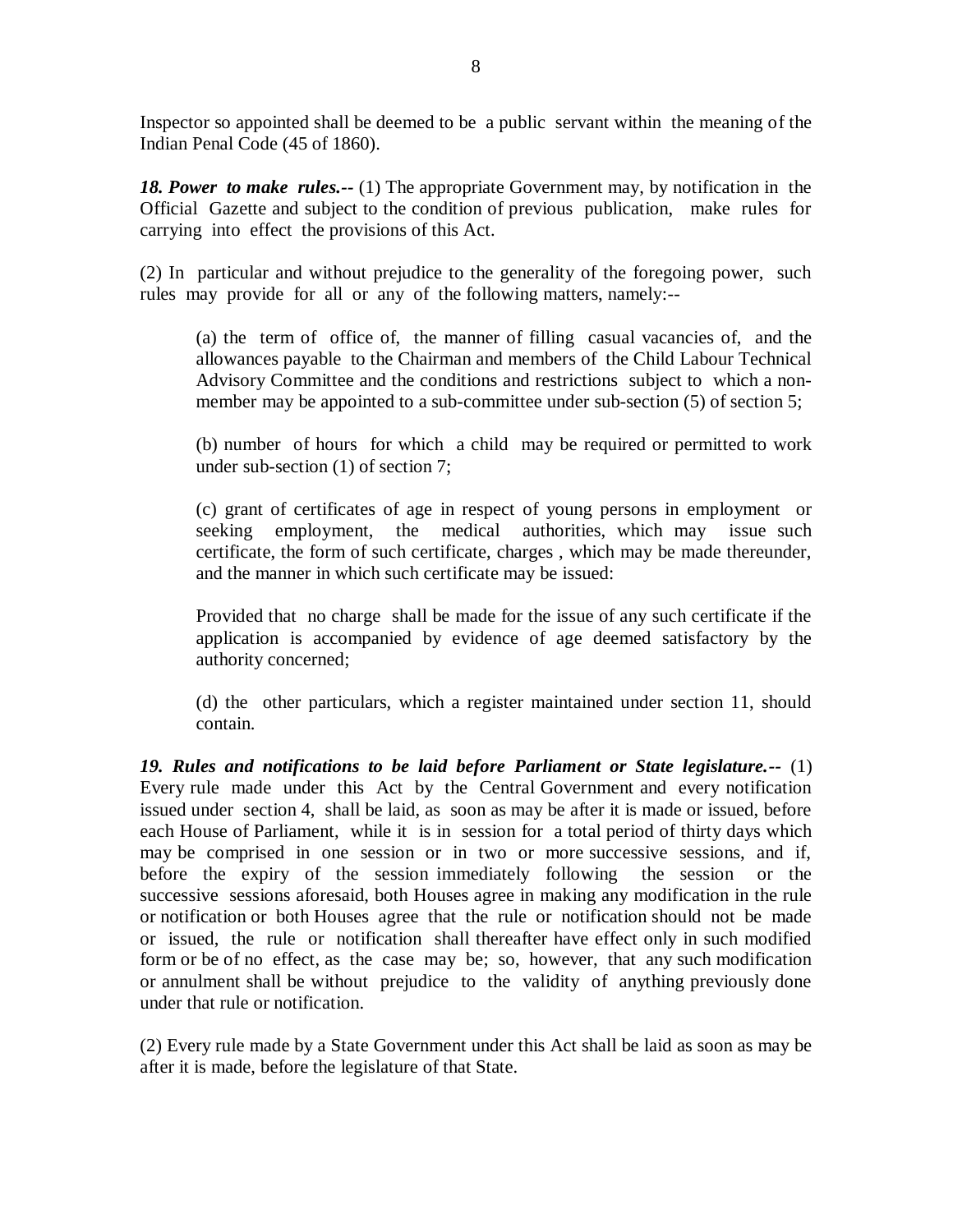*20. Certain other provisions of law not barred.--* Subject to the provisions contained in section 15, the provisions of this Act and the rules made thereunder shall be in addition to, and not in derogation of, the provisions of the Factories Act, 1948 (63 of 1948), the Plantations Labour Act, 1951 (69 of 1951) and the Mines Act, 1952 (35 of 1952).

*21. Power to remove difficulties.--* (1) If any difficulty arises in giving effect to the provisions of this Act, the Central Government may, by order published in the Official Gazette, make such provisions not inconsistent with the provisions of this Act as appear to it to be necessary or expedient for removal of the difficulty:

Provided that no such order shall be made after the expiry of a period of three years from the date on which this Act receives the assent of the President.

(2) Every order made under this section shall, as soon as may be after it is made, be laid before the Houses of Parliament.

*22. Repeal and savings. --* (1) The Employment of Children Act, 1938 (26 of 1938) is hereby repealed.

(2) Notwithstanding such repeal, anything done or any action taken or purported to have been done or taken under the Act so repealed shall, in so far as it is not inconsistent with the provisions of this Act, be deemed to have been done or taken under the corresponding provisions of this Act.

# *23. Amendment of Act 11 of 1948. In section 2 of the Minimum Wages Act, 1948,--*

*(i) for clause (a), the following clauses shall be substituted, namely:--*

(a) "adolescent" means a person who has completed his fourteenth year of age but has not completed his eighteenth year;

(aa) "adult" means a person who has completed his eighteenth year of age;

 *(ii) after clause (b), the following clause shall be inserted, namely:--*

(bb) "child" means a person who has not completed his fourteenth year of age;'.

## *24. Amendment of Act 69 of 1951.--* In the Plantations Labour Act, 1951: --

(a) in section 2, in clauses (a) and (c), for the word "fifteenth", the word "fourteenth" shall be substituted;

(b) section 24 shall be omitted;

(c) in section 26, in the opening portion, the words "who has completed his twelfth year" shall be omitted.